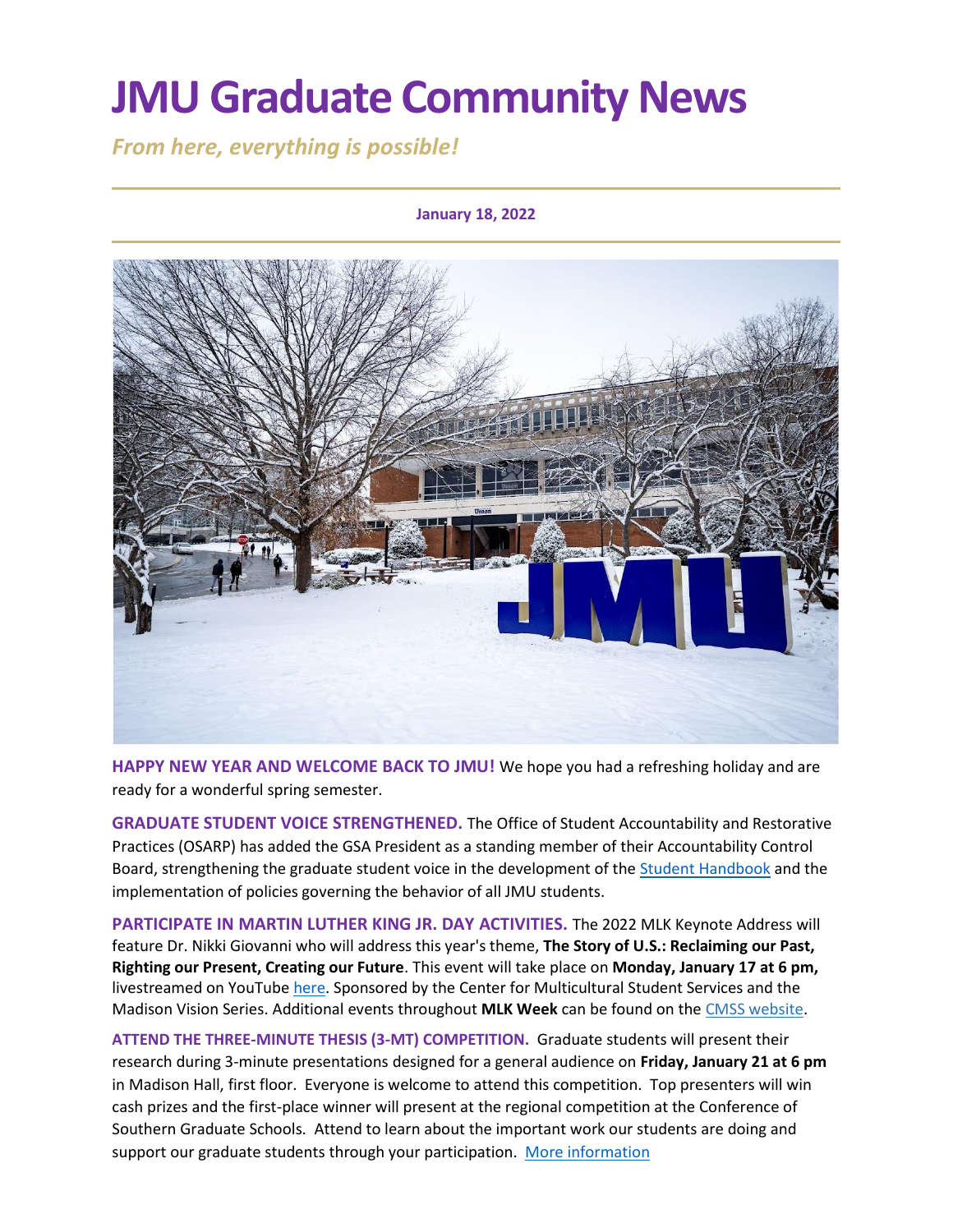**HOLOCAUST REMEMBRANCE.** With rising antisemitism, increased disinformation and hate speech, Holocaust education and remembrance are more urgent than ever. An accurate accounting of what happened before, during and after the Holocaust is integral to the process of healing and reconstituting individuals, community and systems of justice. Holocaust Remembrance Week events at JMU will take place in January 2022. Join the social-media conversation using

#JMUHolocaustRemembrance. Learn more during a presentation by Dr. Oren Stier entitled "The Stakes of the Holocaust Commemoration: Some Lessons for the 21st Century" **Monday, January 31, 5:00 pm in Wilson Auditorium**. [More information](https://www.jmu.edu/civic/holocaust-remembrance.shtml)

**JMU GRADUATE SCHOOL WELCOMES TWO FACULTY FELLOWS.** OUR TGS Faculty Fellow will lead the creation, coordination and implementation of JMU's campus-wide Diversity, Equity and Inclusion portfolio for graduate education.

**Dr. Deborwah Faulk**, Assistant Professor of Sociology and Anthropology will serve as the inaugural Junior Faculty Fellow for DEI for The Graduate School. Dr. Faulk will help with DEI strategic planning with a focus on TGS's THRIVE program. She will also be available to mentor graduate students.

**Dr. Hak-Seon Lee**, Professor of Political Science will serve as the inaugural Senior Faculty Fellow for DEI for the Graduate School. Dr. Lee will lead the TGS DEI strategic planning process and will conduct equity audits. He will also be available to mentor graduate students.

**PARTICIPATE IN THRIVE.** THRIVE is a TGS-supported student organization that serves graduate students as they work towards their higher-level degrees. THRIVE seeks to build an inclusive graduate student community, define and support affinity groups and create networking among our graduate students. Current affinity groups include: African American/Black, Hispanic American, Asian American, International Students, and LGBTQ+). Participate or become a leader for one of THRIVE's affinity groups. Contact THRIVE at [thrive@jmu.edu.](mailto:thrive@jmu.edu) [More information](https://www.jmu.edu/grad/THRIVE/index.shtml)

**ROSÉ AND RESUMÉS EVENT.** Prepare to enter the workforce. Polish your resume so it is employer ready. Build your network and have your resume reviewed by the JMU University Career Center. Enjoy some refreshing beverages as you connect with JMU [Alumni Association Board of Director members](https://www.alumni.jmu.edu/s/1591/18/interior.aspx?sid=1591&gid=3&pgid=1562) from various industries, **February 4, 3:30-4:30** in the **Hall of Presidents**. Be sure to bring a few copies of your resume to share. [Register](https://jmu.joinhandshake.com/events/922103/share_preview) by **January 28**.

**THE UNIVERSITY CAREER CENTER'S GRADUATE SCHOOL LIASON Alyssa Hawley** is a great resource to assist you with resume review and career preparation. Check out [University Career Services](https://www.jmu.edu/career/students/gradstudents/index.shtml) for Graduate Students or contact [Alyssa](mailto:adamsar@jmu.edu) for more information.

**GIVING DAY IS FEBRUARY 22.** Let's join together as stewards of our university by spreading the word and supporting our students. On **February 22**, Dukes around the world come 2GETHER for 24 hours to support students and programs all across JMU. Why? It takes all of us, 2GETHER, to see our talents, skills and passions for Being the Change fully unleashed. [Become a Giving Day Ambassador.](https://givingday.jmu.edu/)

**JOIN THE GRADUATE STUDENT ASSOCIATION (GSA).** Find information about the GSA on [Instagram](https://www.instagram.com/jmu_gsa/) or **Facebook**. For questions email [gsa@jmu.edu.](mailto:gsa@jmu.edu)

**COVID-19.** On January 10th, President Alger announce[d current operating plans for Spring 2022.](https://www.jmu.edu/news/2022/01/10-plans-for-spring-semester.shtml) Read more about [our current plan and expectations for students.](https://www.jmu.edu/stop-the-spread/operating-plan.shtml)

**THOUSANDS OF DOCUMENTARIES AND FILMS AVAILABLE TO YOU ONLINE.** JMU Libraries announces new options for streaming videos. Visit the JMU Libraries website to learn more about [streaming video resources.](https://guides.lib.jmu.edu/az.php?t=24588&utm_source=staff-monthly&utm_medium=email&utm_campaign=2021_01_06&utm_content=text_additional-streaming-video-resources)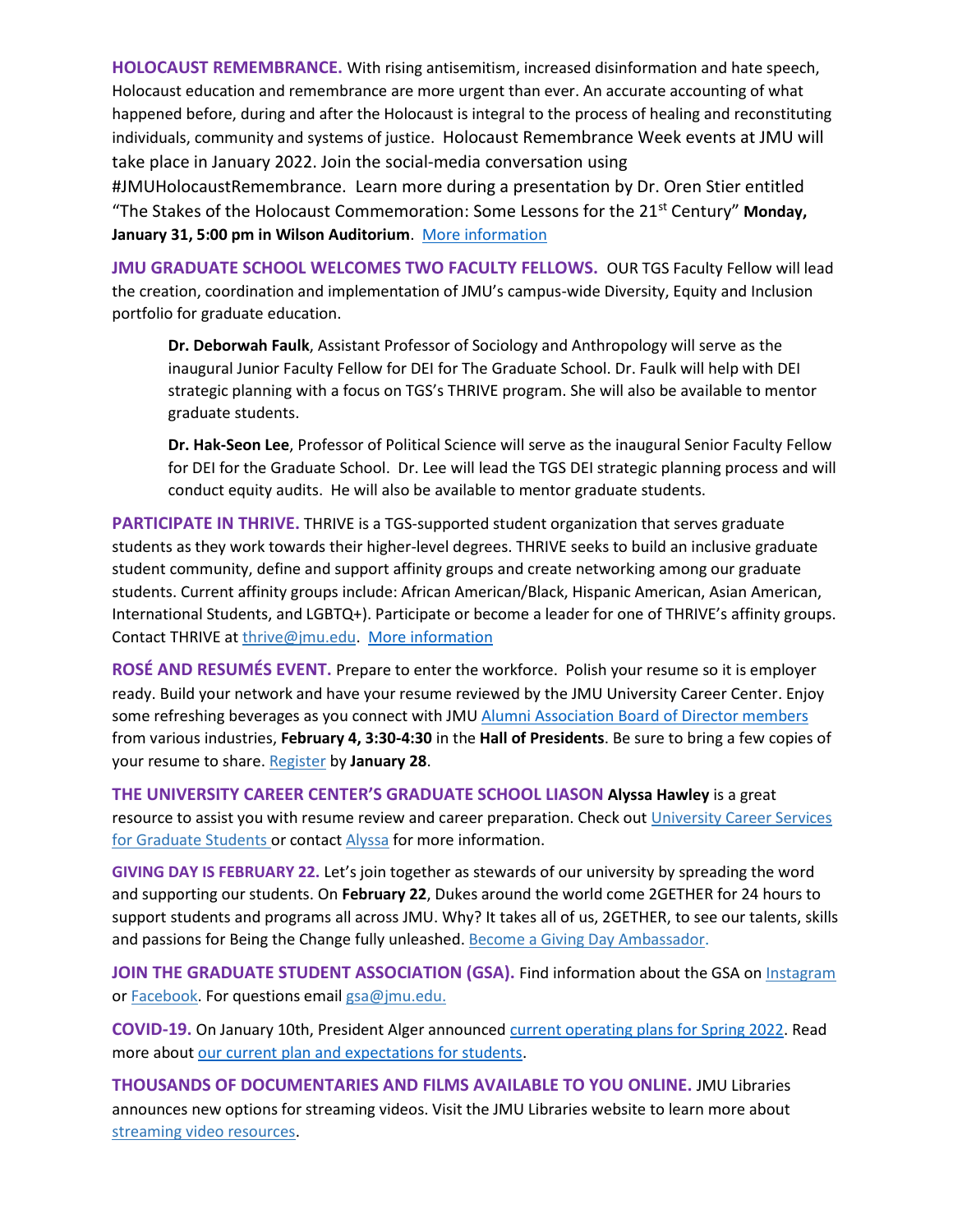# Campus Events and Deadlines

## **GRADUATE SCHOOL DATES & DEADLINES**

| Deadline to add/drop Spring Semester classes                                          | Semester and first seven-<br>week classes | January 28, 2022  |
|---------------------------------------------------------------------------------------|-------------------------------------------|-------------------|
| Deadline to add/drop classes with instructor and<br>academic unit head permission     | Semester and first seven-<br>week classes | February 7, 2022  |
| Course adjustment deadlines (to withdraw with a<br>"W" grad or change credit options) | Semester classes                          | February 14, 2022 |
|                                                                                       | First seven-week classes                  | March 25, 2022    |

A comprehensive list of dates and deadlines can be foun[d here.](https://www.jmu.edu/grad/grad-community/2021-2022_Graduate_Dates_and_Deadlines.pdf)

**DR. MARTIN LUTHER KING, JR. CELEBRATION WEEK.** Events from January 17 through January 21 will reflect on the legacy and contributions of Dr. Martin Luther King, Jr. [View the schedule](https://www.jmu.edu/multicultural/mlk-week.shtml)

**LEARN THE BASICS OF 3D MODELING AND PRINTING.** [Sign up](https://events.lib.jmu.edu/event/8550676) for **January 18, 2-3 pm** on Zoom or [view more dates.](https://www.lib.jmu.edu/makerspace-workshops-spring-2022/#threedee) Offered by JMU Libraries.

**ELECTRONICS 101.** Learn how to create a simple circuit and control it with an open-source microcontroller kit. All supplies provided! [Sign up](https://events.lib.jmu.edu/event/8550676) **for January 27, 4-5 pm** in the Rose Makery o[r view](https://www.lib.jmu.edu/makerspace-workshops-spring-2022/#threedee)  [more dates.](https://www.lib.jmu.edu/makerspace-workshops-spring-2022/#threedee) Offered by JMU Libraries.

**CLASSES ARE CANCELED ON ASSESSMENT DAY, FEBRUARY 8.** This includes graduate-level classes and labs, **until 4:00 pm** to allow students time to complete their assessments.

### **JMU MFA STUDENT EVENTS:**

- **Sarah Phillips**, MFA 2021, is featured in Homeward Bound 2021: Juried Triennial at Taubman Museum of Art. [The Exhibition](https://www.taubmanmuseum.org/calendar/12493/homeward-bound-2021-juried-triennial) runs from **Now thru March 6, 2022** at The Taubman Museum of Art, Roanoke, VA.
- **Laure Stevens-Lubin**, MFA 2009 Exhibition entitled "[Delisted: December 29, 2021](https://www.facebook.com/CoArtGallery/posts/laure-stevens-lubin-coart-featured-artist-for-january-february-depicts-several-o/5005292319502691/)", can be viewed at CoArt Gallery in Staunton, VA thru the months of **January and February**.

**MADISON VISION SERIES** presents black female mayors from around the country. **Wednesday, February 16.** [More details](https://www.jmu.edu/president/mvs/index.shtml) will be shared soon.

**CHECK OUT THE MASTER JMU EVENT CALENDAR.** [More Campus Events](https://ems.jmu.edu/MasterCalendar/MasterCalendar.aspx?_ga=2.261279492.802742690.1601384782-920476218.1518451077)

**HARRISONBURG DOWNTOWN.** Find out what's happening in downtown Harrisonburg [here](https://mailchi.mp/harrisonburgva/downtown-insider?e=1f4d635f6f) and [here.](https://www.visitharrisonburgva.com/calendar-of-events/)

# Tips from TGS (The Graduate School)

**The Student Handbook**. It is the responsibility of every student to know and follow the policies outlined in the JMU Student Handbook along with federal, state, and local laws[. Student Handbook](https://www.jmu.edu/osarp/handbook/index.shtml)

**Graduate Polices.** You are responsible to read and follow the graduate policies set forth in the [Graduate](http://jmu.edu/catalog)  [Catalog.](http://jmu.edu/catalog) Important information regarding degree progress, including rules for successful progression and continuous enrollment are also on the [Graduate School website.](https://www.jmu.edu/grad/current-students/degree-progress/index.shtml)